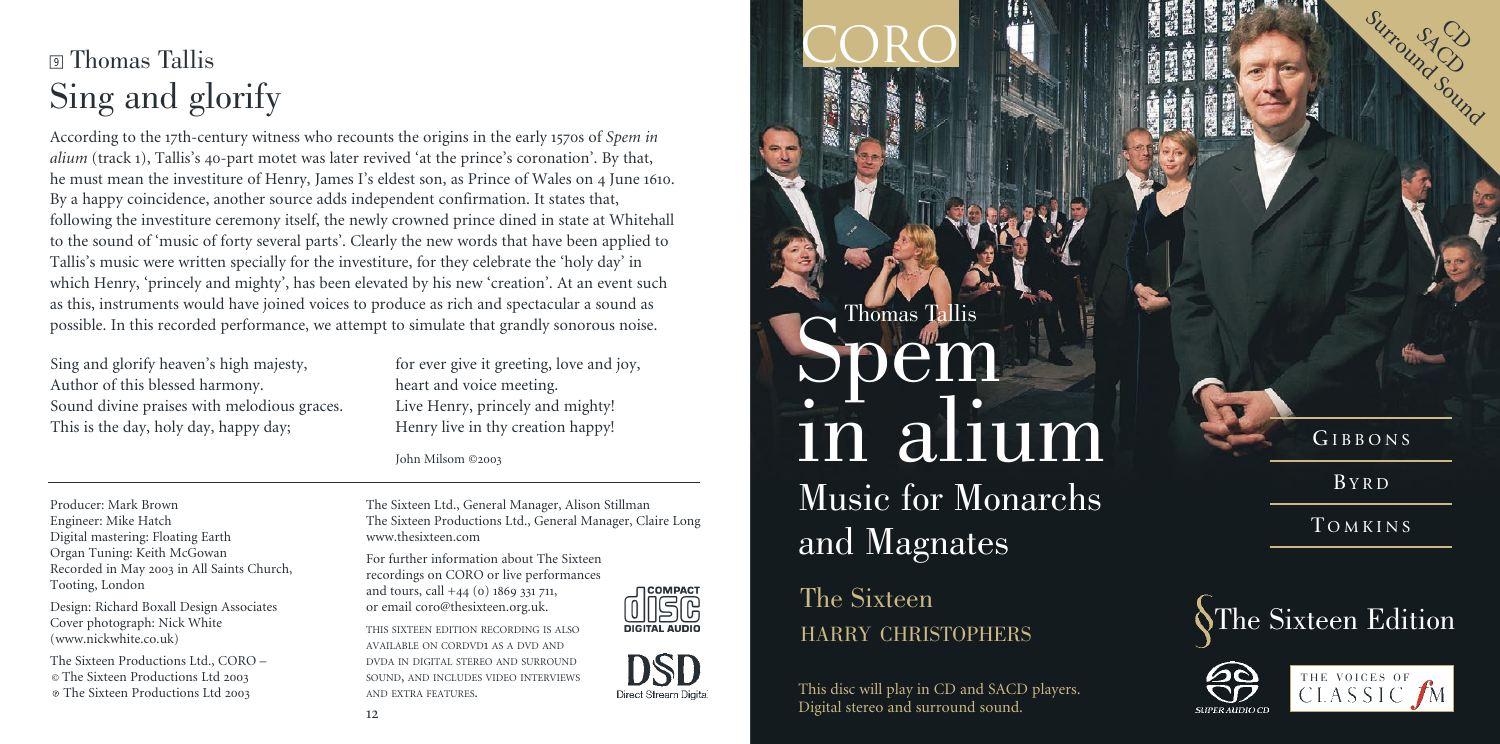

history and we knew that we had to do something very special to celebrate it, not only musically but also technically. What better work to encapsulate the advances in recording technology and our own musical grass roots than Tallis' great 40-part motet. However, one work does not make a disc so I decided to contact my old friend and musicologist, John Milsom, to pool ideas. What we have come up with is the most varied disc we have ever made. In sheer numbers, we began Day

One with 40 singers and 14 instrumentalists in versions of Tallis' 40 part motet and, by Day Three, we were down to only 10 singers for Byrd's private outburst *Deus venerunt gentes*.

A month or so before the sessions, I had spent some very therapeutic hours transcribing cornett and sackbut parts for the Gibbons verse anthems and Tomkins *Know you not*. For the latter, the only instrumental part that survives is an organ score; I relished the task and was delighted with the result. But not half as happy as John Milsom was to hear, for the first time, at the recording session his total reconstruction of Tomkins' mammoth verse-anthem *O God the heathen*. It was breathtaking for us performers and, for John, a quite overwhelming experience.

You the listener can now witness the fruits of an immense scholastic, musical and financial project. It was February 2003, when we decided we wanted to do this recording; the budget was frightening but it was only a few weeks later that we had raised sufficient funds to make it all possible. And all this was made possible by a few individuals who were inspired by the concept and who love the work we do. Profuse thanks to all of them and to you for listening to our music.

Harry<br>anisaper

25 years is an incredible landmark in The Sixteen's

faithful hearts SSAATB verse: Angharad Gruffydd Jones (1), Rebecca Outram (2), David Clegg (1), Angus Davidson (2), Mark Dobell, Jonathan Arnold TOMKINS - Know you not SSAATTB verse: Angharad Gruffydd Jones (1), Libby Crabtree(2), Angus Davidson (1), Christopher Royall (2), Mark Dobell (1), Nicolas Robertson (2), Robert Evans GIBBONS - Great King of Gods AAB verse: David Clegg (1), Angus Davidson (2), Jonathan Arnold TOMKINS - O God the heathen are come SSAATBB verse: Libby Crabtree (1), Angharad Gruffydd Jones (2), Angus Davidson (1), Christopher Royall (2), Mark Dobell, Robert Macdonald (1), Jonathan Arnold (2) BYRD - Deus venerunt gentes (a 5) Soprano: Libby Crabtree, Angharad Gruffydd Jones Alto: David Clegg. Christopher Royall; Michael Lees, Andrew Olleson Tenor: Andrew Carwood, Mark Dobell Bass: Jonathan Arnold,

Timothy Jones

GIBBONS - O all true,

THE SIXTEEN TREBLE Lisa Beckley Emily Benson Julie Cooper Angharad Gruffydd Jones Elin Manahan Thomas Charlotte Mobbs Cecilia Osmond Deborah Roberts MEAN Lucy Ballard Frances Bourne Libby Crabtree Sally Dunkley Rebecca Outram Kim Porter Caroline Trevor Lisa Wilson ALTO David Clegg Angus Davidson Andrew Giles Peter Hayward Michael Lees William Missin Andrew Olleson Richard Poyser Christopher Royall Richard Wyn Roberts **TENOR** Simon Berridge Andrew Carwood Mark Dobell Benjamin Rayfield Nicolas Robertson David Roy William Unwin Matthew Vine

BASS Jonathan Arnold Simon Birchall Benjamin Davies Robert Evans Charles Gibbs Timothy Jones Robert Macdonald Francis Steele THE SYMPHONY OF HARMONY AND INVENTION **CORNETTS** Jamie Savan Dan Weitz Jeremy West Adrian Woodward **SACKBUTS** Philip Dale Adrian France Patrick Jackman Tom Lees Abigail Newman Laura Sherlock Adam Woolf DULCIANS Sally Jackson Keith McGowan VIOLS Richard Boothby Richard Campbell Julia Hodgson William Hunt Susanna Pell ORGANS Matthew Halls Silas Standage

The Sixteen is indebted to this recording project's Benefactors: Mark Loveday, Anthony Fry, Christopher Hodges, John Jackson, Sir Robert Horton, The PF Charitable Trust, and donors who wish to remain anonymous.

The music on this recording reviews a<br>century of British history. There are work<br>here that were meant for the ears of<br>monarchy - for James I's coronation in 1603; for century of British history. There are works here that were meant for the ears of his recovery from 'a great dangerous sickness'; for the investiture of his son and heir, Henry, as Prince of Wales in 1610; for that same prince's funeral less than three years later; for James I's state visit to Scotland in 1617. There are pieces that address political issues: the execution of Edmund Campion and other Jesuit priests in 1581, and the Civil War in the 1640s. The composers of these major works rank among Britain's best: Thomas Tallis, William Byrd, Orlando Gibbons and Thomas Tomkins.

This recording deliberately rings the changes of performance style. In some pieces, the grand sonority of wind instruments - cornetts and sackbuts - joins with voices and organ to recreate a texture that was often heard on ceremonial occasions in Tudor and Stuart Britain. Other works are sung by voices alone, whether chorally or in a more intimate chamber style. One anthem that was clearly not intended for church performance is accompanied by viols.

A few of the works presented here are well known, but others are rarely heard today, since they survive only as torsos. For this recording, some new reconstructions have been specially prepared, moulding these fragments into something like their original state. One piece is both fragmentary and anonymous in its only source, and this has led to a true masterpiece being utterly overlooked. It is performed here for the first time in more than three centuries.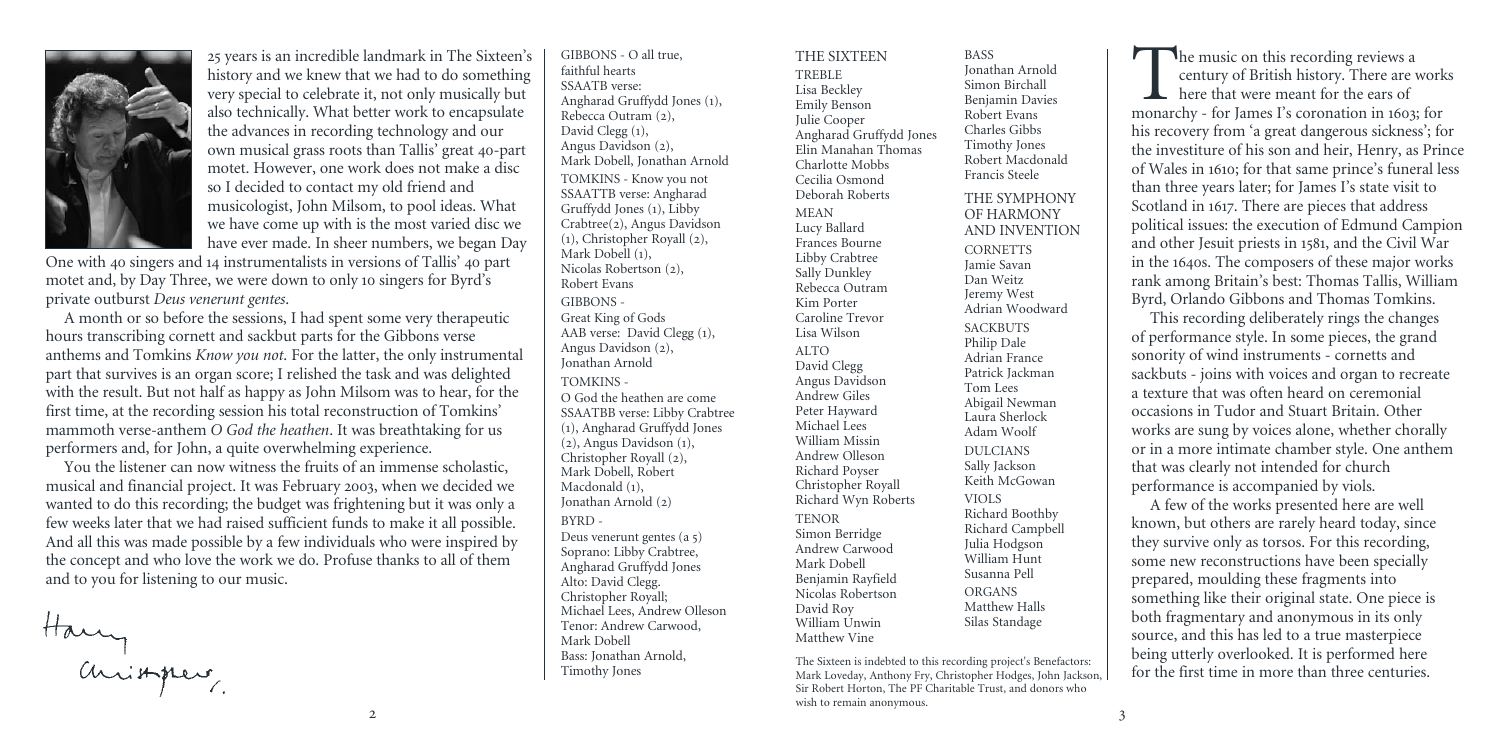## $\text{I}$  Thomas Tallis (c1505-1585) Spem in alium

According to an early 17th-century anecdote, Tallis's celebrated 40-voice motet came into being as the result of a challenge. In Queen Elizabeth's reign, an Italian composition for 30 voices was brought into England. It so impressed an unnamed duke - most likely Thomas Howard, Duke of Norfolk - that he 'asked whether none of our Englishmen could set as good a song'. The task fell to Tallis on account of his being 'very skilful', and (if the anecdote is to be believed) the result was Spem in alium; it was performed 'in the long gallery at Arundel House', near to present-day Somerset House in central London, probably in 1571. Some significance should be drawn from the fact that Tallis's text derives from the apocryphal Book of Judith, since it was almost certainly chosen after consultation with the noblemen who commissioned and premièred the motet - the Duke of Norfolk, and Henry Fitzalan, 12th Earl of Arundel (who is known from an independent source to have owned a copy of the piece). Both men were prominent Roman Catholics, Tallis too moved in Catholic circles, and it seems likely that this mighty motet was meant to carry some politico-religious message, even if today we may only guess at the specific significance it conveyed to its earliest hearers. The piece survives only in 17th-century manuscripts, with the original Latin text replaced by an English one (as performed on track 9). Nevertheless, Tallis's intended words can be restored to the music with reasonable confidence.

Spem in alium nunquam habui praeter in te, Deus Israel, qui irasceris et propitius eris, et omnia peccata hominum in tribulatione dimittis. Domine Deus, creator caeli et terrae, respice humilitatem nostram.

*My hope have I never put in any but in you, God of Israel, who will be angry, and again be gracious, and who forgives all the sins of men in their time of trial. Lord God, maker of heaven and earth, Have regard for our lowliness.*

#### <sup>2</sup> Orlando Gibbons (1583-1625) O all true faithful hearts

Composed as 'a thanksgiving for the King's happy recovery from a great dangerous sickness', this semi-sacred verse anthem must have been sung to James I by the choir of his Chapel Royal accompanied by court musicians, although its precise date and occasion are unknown. Orlando Gibbons, organist of the Chapel Royal, has caught the celebratory mood especially well in the choral refrains that end each stanza, where the music breaks into the brisk triple-time tread of the galliard. In this performance, the sense of occasion is underscored by the use of cornetts and sackbuts for the instrumental lines.

O all true faithful hearts, with one accord United in one head, sing to the Lord, For he our David from the snares of death Hath freed; prolong his days, enlarge his breath. Rejoice in him, give thanks, his great name bless, For a remembrance of his holiness.

His life is worth ten thousand; therefore give Each soul ten thousand thanks that he doth live To lead his people forth to pastures green, To praise his God whose love to us is seen. Rejoice in him, give thanks, his great name bless, For a remembrance of his holiness.

Now for the righteous is sprung up a light, And gladness unto each true hearted wight. Joy we in him with thanks, that he may bring More joy unto ourselves, health to our King. Rejoice in him, give thanks, his great name bless, For a remembrance of his holiness. Amen.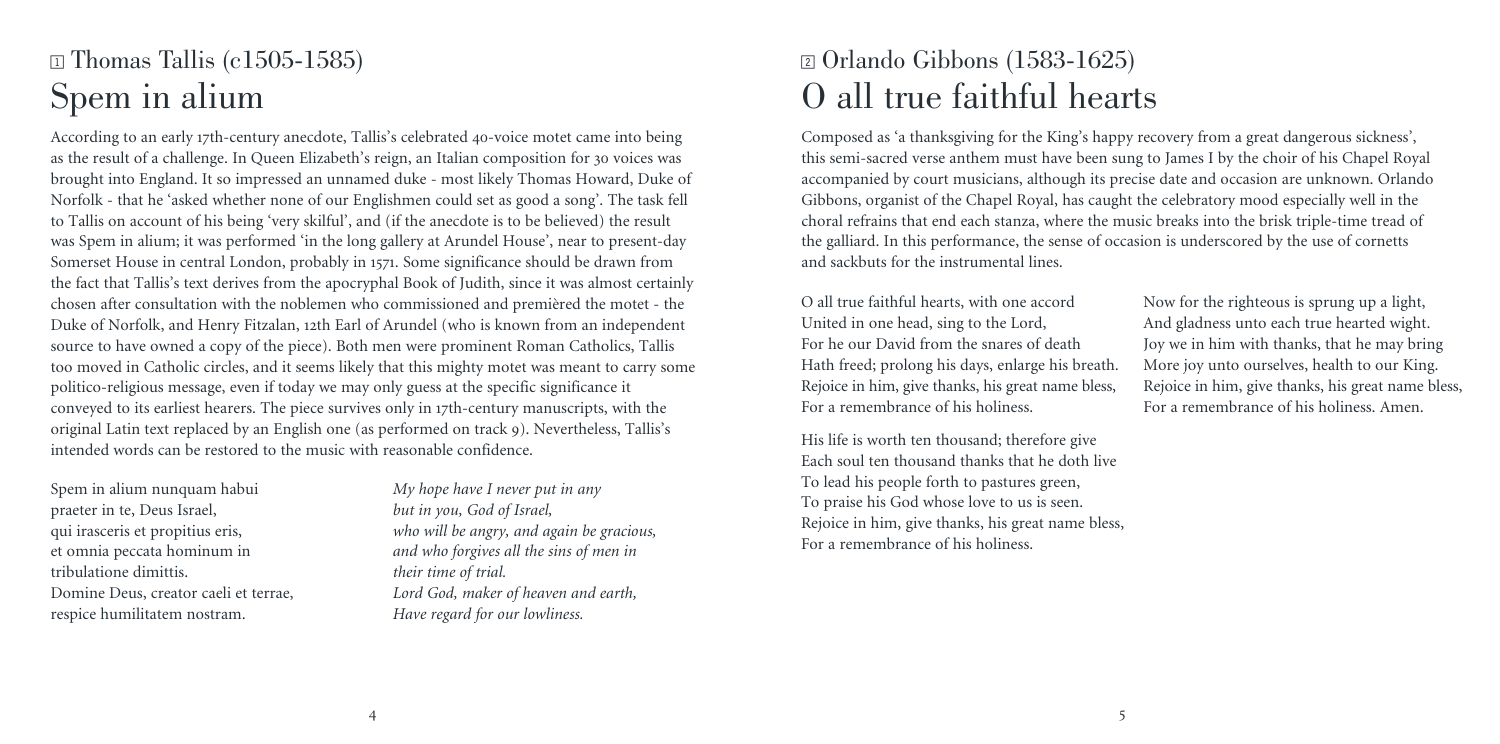## **3** William Byrd (c.1543-1623) Deus venerunt gentes

Like many of Byrd's Latin-texted motets, *Deus venerunt gentes* is a double-edged work. On the one hand, it sets words that derive from the Bible (Psalm 79: 1-4), and are therefore doctrinally neutral. On the other, it can be read as a factional engagement with the political and religious issues that riddled Elizabethan England. Byrd's text was chosen apparently in response to the execution in 1581 of Father Edmund Campion and two of his Jesuit colleagues. Certainly there would have been a grim relevance to the psalm's words in the wake of that event: after an execution in London, it was normal to place the dismembered bodies of the victims on poles around the city to serve as a warning to others (so that the body-parts became, quite literally, 'meat unto the fowls of the air and the beasts of the land'); but in this case, special care was taken to stop any remnants of Campion's body from falling into the hands of his Roman Catholic sympathizers, and truly there was 'no man to bury him'. Byrd might have set these words to angry, passionate music. Instead, he composed one of his most solemn and spacious motets, as if to maintain dignity by savouring the text of the psalm with especial care and gravity.

- *I Deus venerunt gentes in haereditatem tuam: polluerunt templum sanctum tuum; posuerunt Hierusalem in pomorum custodiam.*
- *II Posuerunt morticinia servorum tuorum escas volatilibus coeli: carnes sanctorum tuorum bestiis terrae.*
- *III Effuderunt sanguinem ipsorum tanquam aquam in circuitu Hierusalem: et non erat qui sepeliret.*
- *IV Facti sumus opprobrium, vicinis nostris: subsannatio et illusio his qui in circuitu nostro sunt.*
- $I \cap G$  od, the heathen are come into thine inheritance; Thy holy temple have they defiled, and made Jerusalem an heap of stones.
- II The dead bodies of thy servants have they given to be meat unto the fowls of the air; and the flesh of thy saints unto the beasts of the land.

III Their blood have they shed like water on every side of Jerusalem; and there was no man to bury them.

IV We are become an open shame and rebuke to our enemies (neighbours), a very scorn and derision unto them that are round about us.

## $\overline{4}$  Thomas Tomkins (1572-1656) Know you not

During his short life, Prince Henry, James I's elder son and heir, won Britain's heart. His sudden death at the age of 18 plunged the nation into a state of shock and mourning. The state funeral on 7 December 1612 was, by all accounts, a spectacular and emotional event. One eyewitness remarked on the open grief shown by spectators in the streets, 'whose streaming eyes made known how much inwardly their hearts did bleed'. During the funeral service at Westminster Abbey, 'the Gentlemen of the King's Chapel, with the Children [choristers] thereof, sang diverse excellent anthems, together with the organs, and other wind instruments'. *Know you not* was almost certainly one of them, for its words seem handpicked for the occasion, and in one manuscript copy of the music it is called 'Prince Henry's funeral anthem'. Tomkins's setting, though cast in the form of a verse anthem, draws freely on the vivid sound-world of the madrigal, and at times steps into previously unexplored territory — as in the astonishing passage 'Great Britain, mourn. Let every family mourn'. The work survives incomplete; for this performance, we have used the reconstruction by Peter James, which is expanded mainly from organ scores.

Know you not that a prince, a great prince, is fallen this day in Israel? Alas, woe worth the day! The precious son of Zion, comparable to fine gold, how is he esteemed, as a pitcher the work of the hand of the potter.

Surely, as men of low degree are vanity, so men of high degree are but a lie. Great Britain, mourn. Let every family mourn. O family of David, O family of Levi, sorrowing for him as for thy first born. Sigh and say, sob and sing: Ah, Lord, ah, his glory!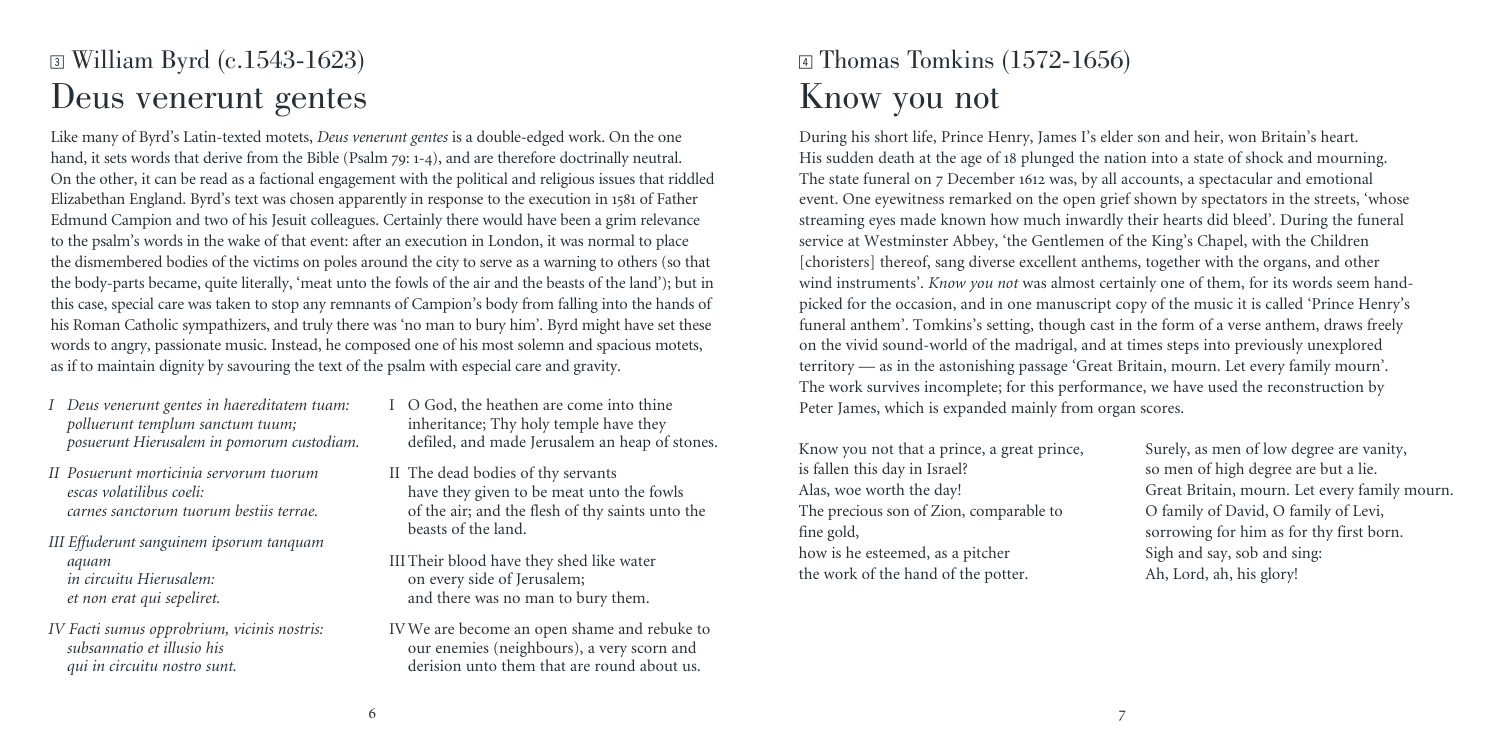# <sup>5</sup> Orlando Gibbons Great King of Gods

When King James VI of Scotland became King James I of England, following the death of Queen Elizabeth in 1603, London became his principal place of residence. Nevertheless the king admitted to a 'salmon-like instinct' to revisit the place of his 'birth and breeding', and in 1617 he undertook a state progress back to Edinburgh. The huge entourage that accompanied him included the choir of the English Chapel Royal, brought north in order to fill the specially refurbished chapel at Holyroodhouse with all the splendour and ceremonial of the Anglican rite, much to the disgust of some Scottish onlookers, to whom the king's high-church preference for choristers, surplices and the playing of organs seemed truly the 'dregs of popery'. One anthem that greeted their ears was Orlando Gibbons's *Great King of Gods*, which is designated in its only known source as having been 'made for the King's being in Scotland'. Here it is performed in true ceremonial style, with cornetts and sackbuts supporting the singers.

Great King of Gods, whose gracious hand hath led Our sacred sovereign head Unto the place where first our bliss was bred: O send thine angels to his blessed side, And bid them there abide, To be at once his guardian and his guide.

Dear be his life, all glorious be his days, And prospering all his ways. Late add thy last crown to his peace and praise, And when he hath outlived the world's long date, Let thy last change translate His living flesh to thy celestial state. Amen.

#### <sup>6</sup> Thomas Tomkins O God, the heathen are come

This remarkable anthem, anonymous in its only known source, has recently been reclaimed as a work by Thomas Tomkins. Its text, the angry opening verses of Psalm 79, may hint at its original context, for these words seem traditionally to have been set to music only in response to acts of violence or desecration (as is the case with Byrd's Latin setting of them; track 3). In the 1640s, when Tomkins's local world at Worcester was thrown into disarray by the events of the Civil War, they would have been especially apt: the city was occupied by the Parliamentary army, services in the cathedral suspended, the building's windows and organ smashed, horses stabled in the nave, the aisles used as latrines, all of which bring to mind the psalmist's words, 'thy holy temple have they defiled'. If those events do indeed lie behind this huge and passionate setting (it is Tomkins's longest known anthem), then we may imagine it being performed not by a cathedral or church choir, but instead by voices and viols in more intimate circumstances, as a statement of defiance and outrage. The work is seriously incomplete; only one of its voice-parts (the bass) survives intact; but there is an unusually full keyboard score of the piece, and this has served as the basis for the reconstruction by John Milsom that is here recorded for the first time.

O God, the heathen are come into thine inheritance; thy holy temple have they defiled, and made Jerusalem an heap of stones. The dead bodies of thy servants have they given to be meat unto the fowls of the air, and the flesh of thy saints unto the beasts of the land.

Their blood have they shed like water on every side of Jerusalem; and there was no man to bury them. We are become an open shame and rebuke unto our enemies, a very scorn and derision unto them that are round about us. Lord, how long wilt thou be angry? Shall thy jealousy burn like fire for ever?

Pour out thy indignation upon the heathen which have not known thee, and upon the kingdoms which have not called upon thy name. For they have devoured Jacob, and laid waste his dwelling place. O remember not our old sins, but have mercy upon us and that soon, for we are come to great misery. Help us, O God of our salvation, for the glory of thy name. O deliver us, and be merciful unto our sins, for thy name's sake.